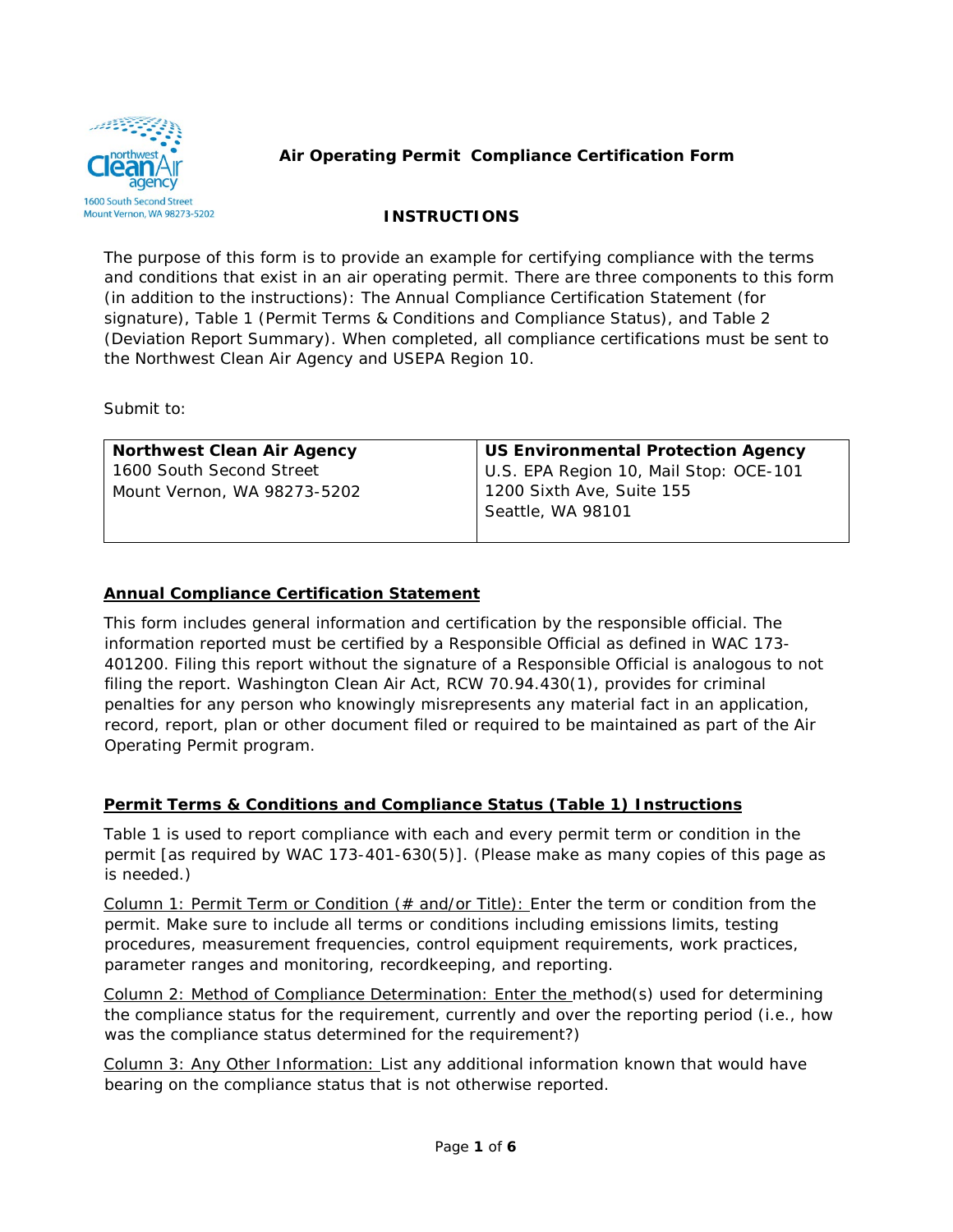Column 4: Compliance status: Identify whether compliance was continuous or intermittent.

The definitions of continuous compliance and intermittent compliance are found in WAC 173401-200 and are reproduced here:

- "Continuous compliance" means collection of all monitoring data required by the permit under the data collection frequency required by the permit, with no deviations, and no other information that indicates deviations, except for unavoidable excess emissions or other operating conditions during which compliance is not required. Monitoring data includes information from instrumental (e.g., CEMS, COMS, or parameter monitors) and noninstrumental (e.g., visual observation, inspection, or recordkeeping) forms of monitoring.
- "Intermittent compliance" means any form of compliance other than continuous compliance. A certification of intermittent compliance under WAC 173-401-630(5) shall be filed where the monitoring data and other information available to the facility shows either that there are periods of non-compliance, or periods of time during which the monitoring required by the permit was not performed or recorded.

If intermittent compliance methods are specified in the permit (e.g., daily or weekly monitoring), the facility may claim continuous compliance based upon the results of these methods, provided that the results of such methods are representative of the facility operation during the reporting period and no other reasonably available information contradicts such determination.

# **Deviation Report Summary (Table 2) Instructions**

Table 2 is a summary of all permit deviations that occurred during the reporting period. (Please make as many copies of this page as is needed.)

Column 1: Permit Term or Condition (# and/or Title): List the permit term or condition for which the deviation occurred. Note: Only include terms and conditions in this table for which deviations occurred. More than likely, all permit terms and conditions will not be listed in Table 2, and some terms and conditions may be listed more than once.

Column 2: Date the Report was Submitted: State the date that the deviation report was previously submitted. If the deviation has not been previously reported, place the date of this report in this column. Also include a deviation report for each as yet unreported deviation that might exist.

Column 3: Report description: Identify the method by which the deviation was reported. Was it part of another required report, such as a CEM report, or a part of a required NESHAP report; or was this deviation reported as a stand alone report?

Column 4: Additional information: Provide any additional information on the deviation, such as a written agency determination (if available) on the deviation.

#### **All deviations from permit terms and conditions must be reported in Table 2**.

Deviations occur when any permit term or condition is not met, including, but not limited to, terms that establish emission limitations, emission standards, control equipment requirements, work practices requirements, required operating conditions, and those designed to assure compliance with such requirements, such as monitoring, recordkeeping, and reporting. A deviation may include any of the following. But this is not an exhaustive list: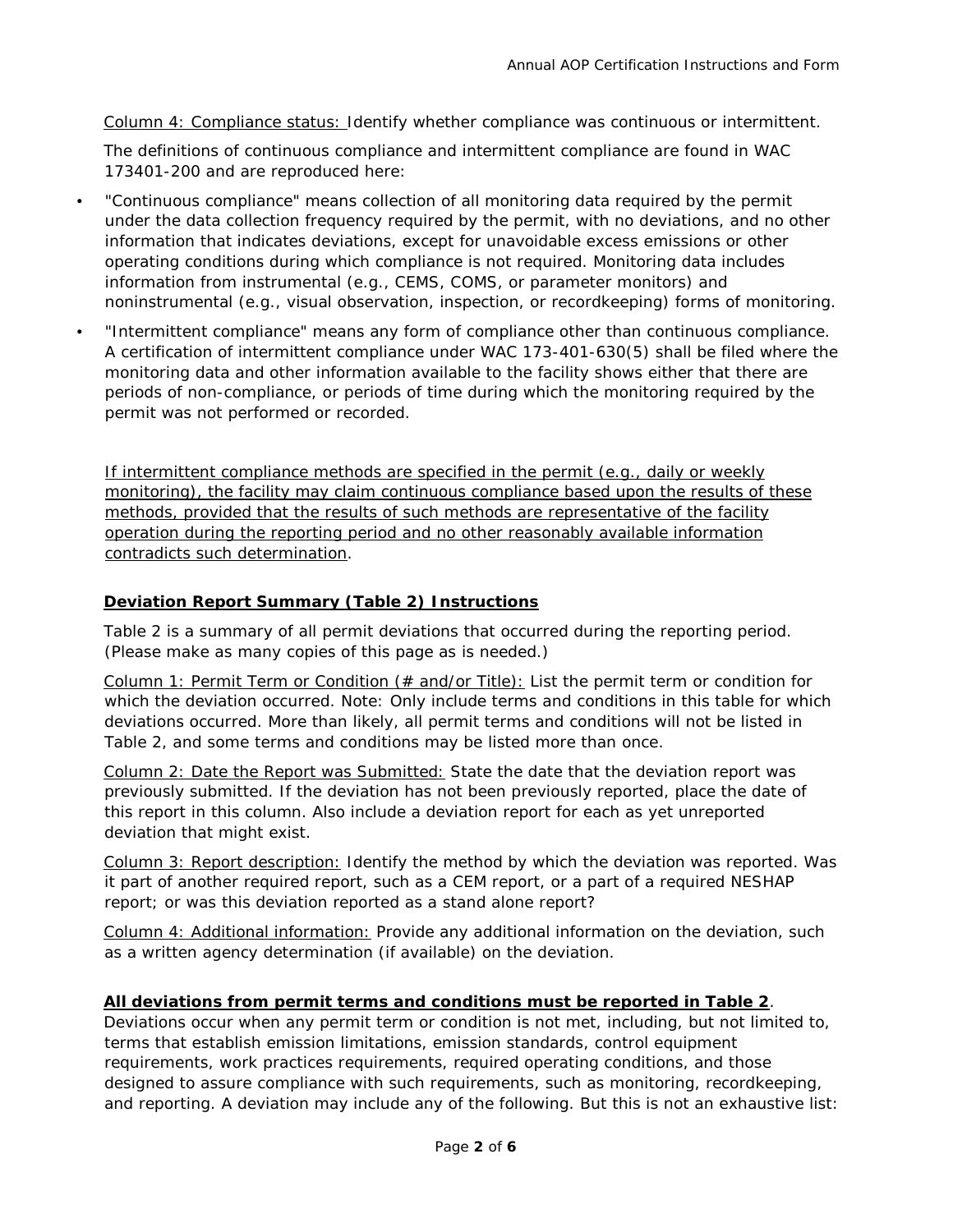(1) a condition where emissions exceed an emission limitation or standard; (2) a situation where operation of a process or emission control device does not meet a required operating condition or work practice requirement ; (3) a situation in which observations or data collected demonstrate noncompliance with an emission limitation or standard or any work practice or operating condition required by the permit (including indicators of noncompliance revealed through parameter monitoring); (4) a situation in which an exceedance or an excursion, as defined in 40 CFR part 64 (compliance assurance monitoring or CAM), occurs; (5), a situation in which required monitoring of emissions or parameters is not performed; and (6) failure to comply with a permit term that requires submittal of a report. Deviations from permit terms that occurred during startup, shutdown, malfunction, emergency and upset conditions must also be reported in Table 2.

A deviation is not necessarily a violation. The permitting agency will determine if violations occurred based on all the available information.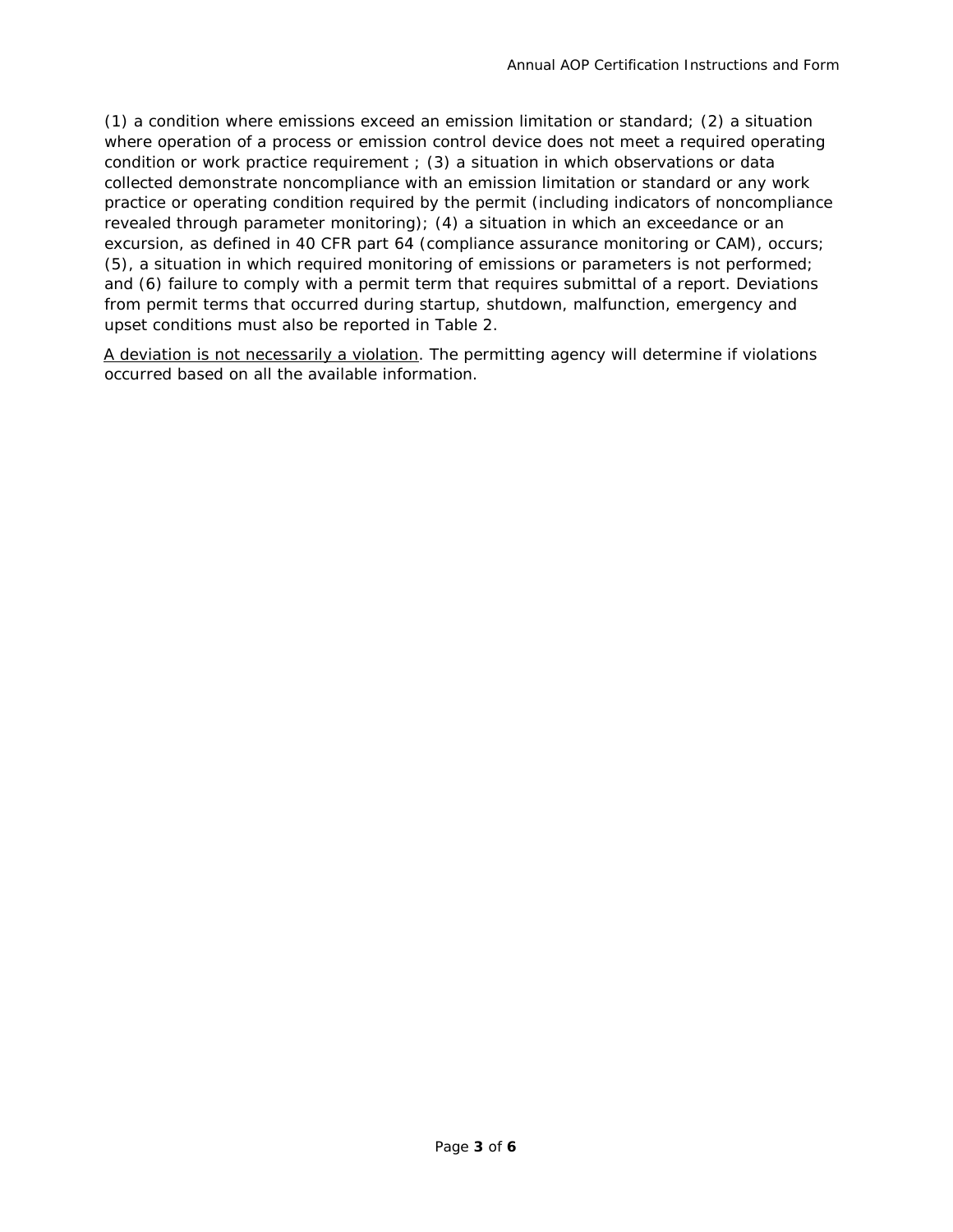## **FORM: Annual Compliance Certification Statement**

| <b>Facility Name</b> | Permit Number: |  |
|----------------------|----------------|--|
|                      |                |  |
|                      |                |  |
|                      |                |  |

Based upon the specific test methods, monitoring recordkeeping and/or reporting required under the facility's Air Operating Permit and any other information reasonably available, I, the undersigned certify to the following for the reporting period beginning, \_\_\_\_\_\_\_\_\_\_\_\_\_\_\_\_\_\_\_\_\_\_\_\_, and ending \_\_\_\_\_\_\_\_\_\_\_\_\_\_\_\_\_\_\_\_\_\_\_\_:

The facility has been in continuous compliance with all terms and conditions of the facility's Air Operating Permit, except to the extent that Column 4 of Table 1 states that the compliance status is "Intermittent" for the identified permit term or condition.

I am the responsible official as defined in WAC 173-401-200, for this source.

Based upon information and belief formed after reasonable inquiry, I certify that the statements and information in this document and all referenced documents and attachments are true, accurate and complete.

Responsible Official:

| Name:      | Title: |
|------------|--------|
| Signature: | Date:  |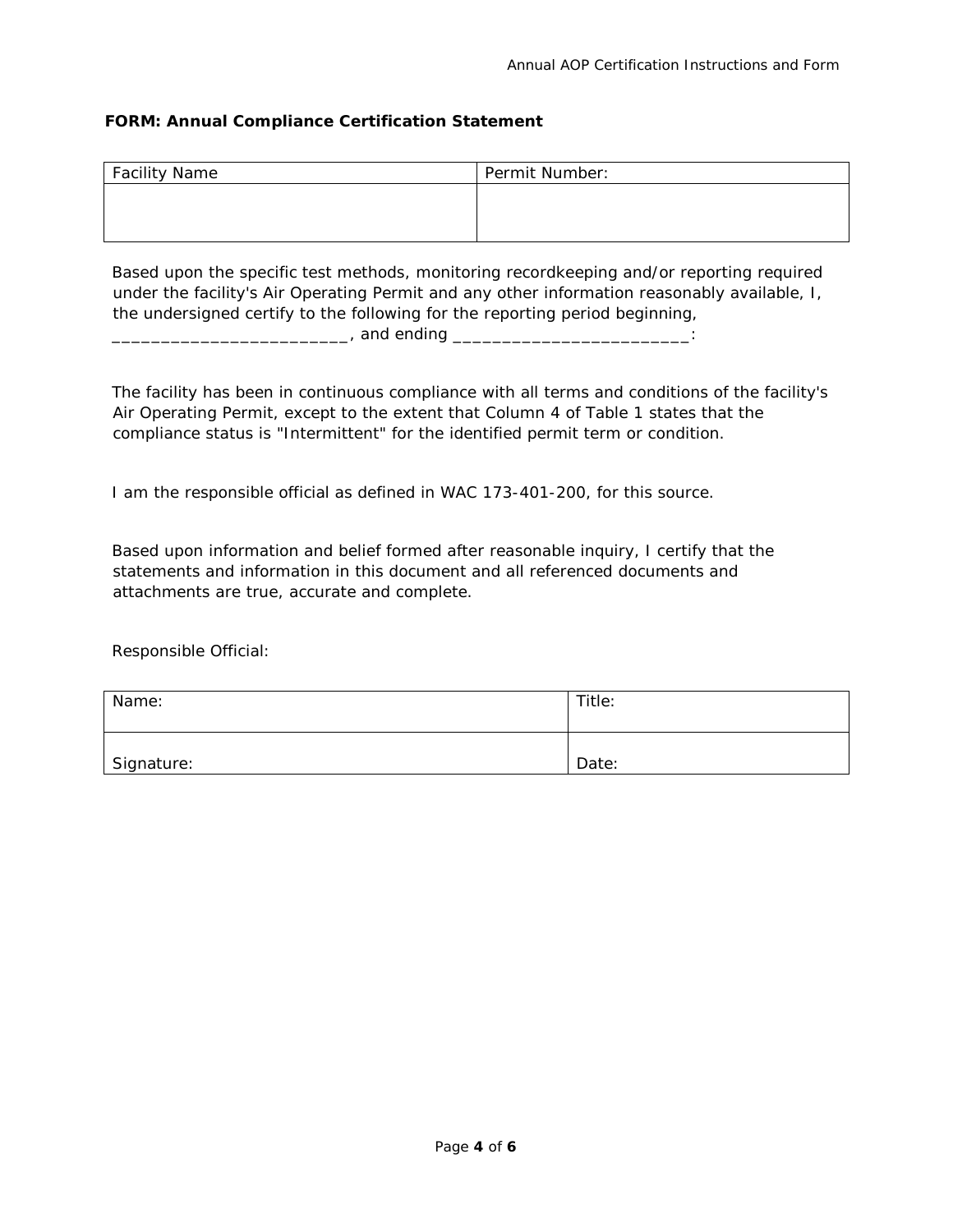Annual AOP Certification Instructions and Form

**FORM: Table 1** 

Permit Number: \_\_\_\_\_\_\_\_\_\_\_\_\_\_\_\_\_\_\_\_\_\_\_\_\_\_\_\_\_\_\_\_\_\_\_\_\_\_\_\_\_

Name of Facility: \_\_\_\_\_\_\_\_\_\_\_\_\_\_\_\_\_\_\_\_\_\_\_\_\_\_\_\_\_\_\_\_\_\_\_\_\_\_\_\_\_

## **Washington Air Operating Permit Terms & Conditions and Compliance Status Table 1**

Complete this table for all terms and conditions under the facility's air operating permit.

| Permit Term or<br>Condition<br>(# and/or Title) | <b>Method Used for</b><br><b>Determination of</b><br>Compliance | Identify any other information<br>reasonably available or otherwise<br>known relating to the compliance<br>status (Optional). | During the reporting period, was<br>compliance continuous or<br>intermittent? |
|-------------------------------------------------|-----------------------------------------------------------------|-------------------------------------------------------------------------------------------------------------------------------|-------------------------------------------------------------------------------|
|                                                 |                                                                 |                                                                                                                               |                                                                               |
|                                                 |                                                                 |                                                                                                                               |                                                                               |
|                                                 |                                                                 |                                                                                                                               |                                                                               |
|                                                 |                                                                 |                                                                                                                               |                                                                               |
|                                                 |                                                                 |                                                                                                                               |                                                                               |
|                                                 |                                                                 |                                                                                                                               |                                                                               |
|                                                 |                                                                 |                                                                                                                               |                                                                               |
|                                                 |                                                                 |                                                                                                                               |                                                                               |
|                                                 |                                                                 |                                                                                                                               |                                                                               |